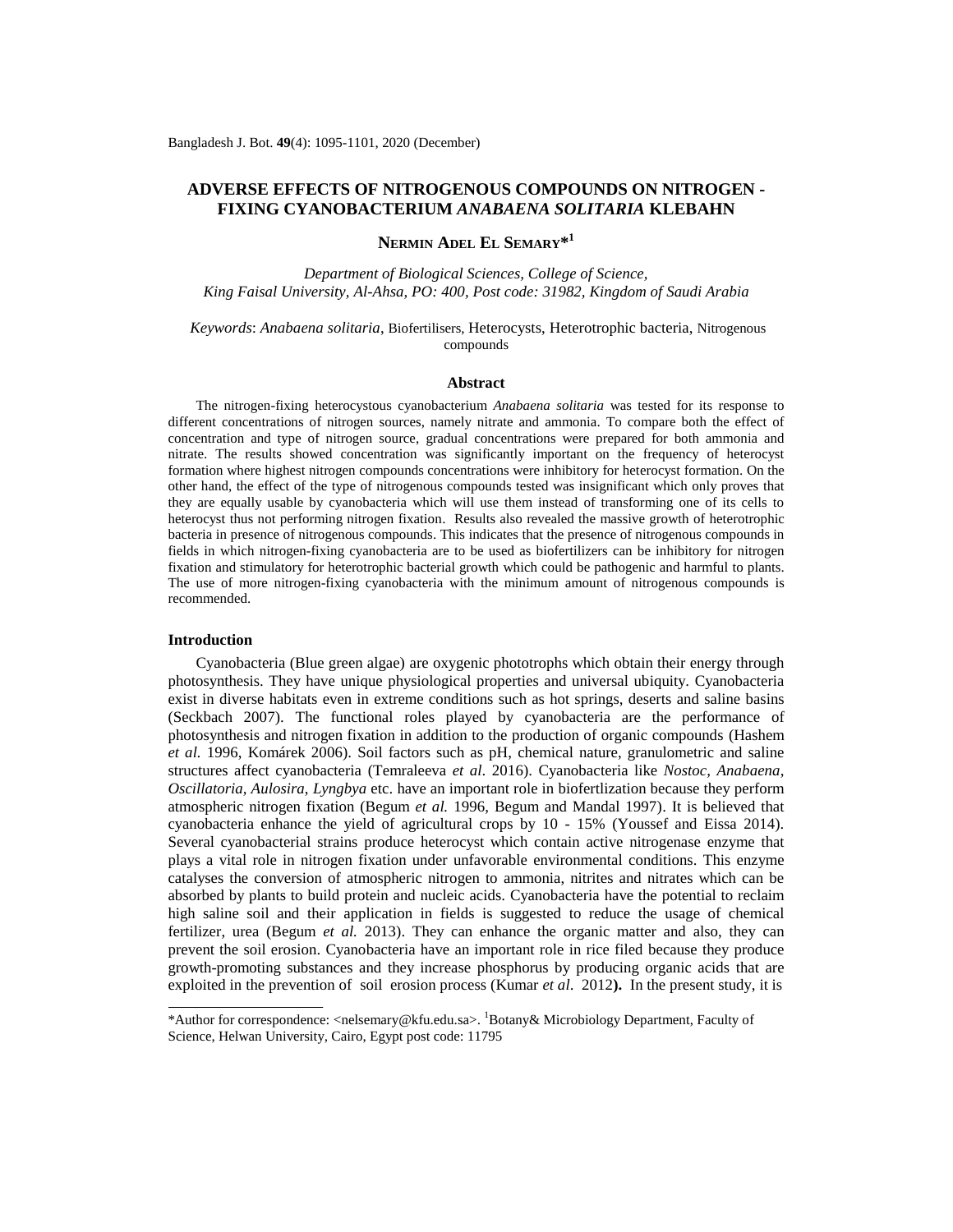hypothesized that the cyanobacterial nitrogen-fixing capabilities might be affected by the presence of commercial fertilizers in the soil. However, nothing is known about the concentration of nitrogenous compound that can be inhibitory for nitrogen fixation. So far nothing is known about which nitrogenous fertilizer would be more inhibitory for heterocyst formation and stimulatory for bacterial growth. Therefore, we endeavored to investigate this using both epi-fluorescent and electron microscopy.

### **Materials and Methods**

*Anabaena solitaria* monoculture was exposed to equimolar concentrations of nitrate and ammonia (from 0.5, 1.0, 1.5, 2.0 and 2.5  $\mu$ M) in addition to the control in which no nitrogenous compound was added to observe the effect of different concentrations of nitrate and ammonia.

Epi-fluorescent microscopy (El Semary 2005) with UV filters was used alongside scanning electron microscopy to detect bacteria stained with DAPI dye. For this purpose, samples of *Anabaena* filaments were filtered using a filtration unit where syringe filters units (25 mm diameter) and 25 mm diameter polycarbonate filters of 0.2 µm pore size (Milipore, Ireland) were used. Samples were injected onto the filter unit using a syringe. The filter was immersed in solution of 4% formaldehyde/PBS buffer (phosphate buffered saline; 130 mM NaCl, 10 mM sodium phosphate buffer, pH 7.2) for a period of  $30 - 45$  min. Eighty to 200 µl of  $50 \text{ µg/ml}$ lysozyme in distilled sterilized water were added to the filter followed by 40 - 100 µl of sucrose solution (200  $\mu$ g/ml in distilled water). The slide was then incubated at 37 $\degree$ C for 15 - 20 min after which the sample was treated with  $45 - 80 \mu l$  of proteinase K (20  $\mu$ g/ml TE buffer; pH 7.4, 10 mM Tris HCl (pH 7.4), 1 mM EDTA (pH 8.0)) for  $10 - 15$  min at  $55^{\circ}$ C. The samples fixed on the millipore filter were then placed again in 4% formaldehyde solution  $(v/v)$  for 30 min. Then incubated for two hrs in dim hybridization chamber at 49ºC with the hybridization buffer that contained  $5 \times$  SET, 0.1% (v/v) Nonidet-P40, 30 µg/ml Poly A. A super stock of  $25 \times$  SET buffer included 3.75 M NaCl, 25 mM EDTA, and 0.5 M Tris HCl (pH 7.8). The filter was briefly washed in  $1 \times$  SET buffer prewarmed to the hybridization temperature and then placed on a clean slide. The 100 µl of prewarmed  $1 \times$  SET was applied to the filter at the hybridization temperature for 15 - 25 min. Finally, 20 - 30 µl of vectashield (Vector laboratories, Inc Burlingame, CA 4990) /DAPI (Sigma-Aldrich, UK) mixture was applied directly onto the filter in the proportion 2:  $1 \frac{v}{v}$  in distilled water containing DAPI at a final concentration of 1 µg/ml: NB. Vectashield acts as an antifading reagent whereas DAPI acts as DNA stain. Slides were then observed using epifluorescence Leitz Orthoplan microscope (Wetzlar, Germany), equipped with UV lamp and appropriate filter. Microscopic examination was performed using the oil immersion lens 100x PHACO. A digital camera (cool pix 990 digital camera; 3.34 ×106 pixels; Nikon, Japan) was used to collect image using the DAPI filter: images were saved as jpg files.

For electron microscopy, the cyanobacterial biomass was placed in Eppendorf tubes filled with fixative consisting of 2.5% glutaraldehyde in sodium cacodylate buffer 0.1 M pH 7.2 for four hrs at room temperature, then washed three times in 0.1 M cacodylate buffer. The wash buffer was then replaced with a fixative consisting of 1% osmium tetraoxide in sodium cacodylate buffer 0.1 M pH 7.2 for one hr at room temperature. The material was then dehydrated by passing it through ethanol ascending series 30, 50, 70, 90 and 100% twice for ten min at each step. The biomass was transferred into microporous specimen capsules (supplied by Agar Scientific, USA) filled with ethanol, these capsules were then placed in the critical-point drier (Samdri 780) (Tousimis Research Corp. Rockville Maryland USA) and critical point dried using liquid carbon dioxide. In order to document the response towards each treatment scanning electron miroscopy was used. The dried material was then mounted on SEM specimen holders by means of carbon adhesive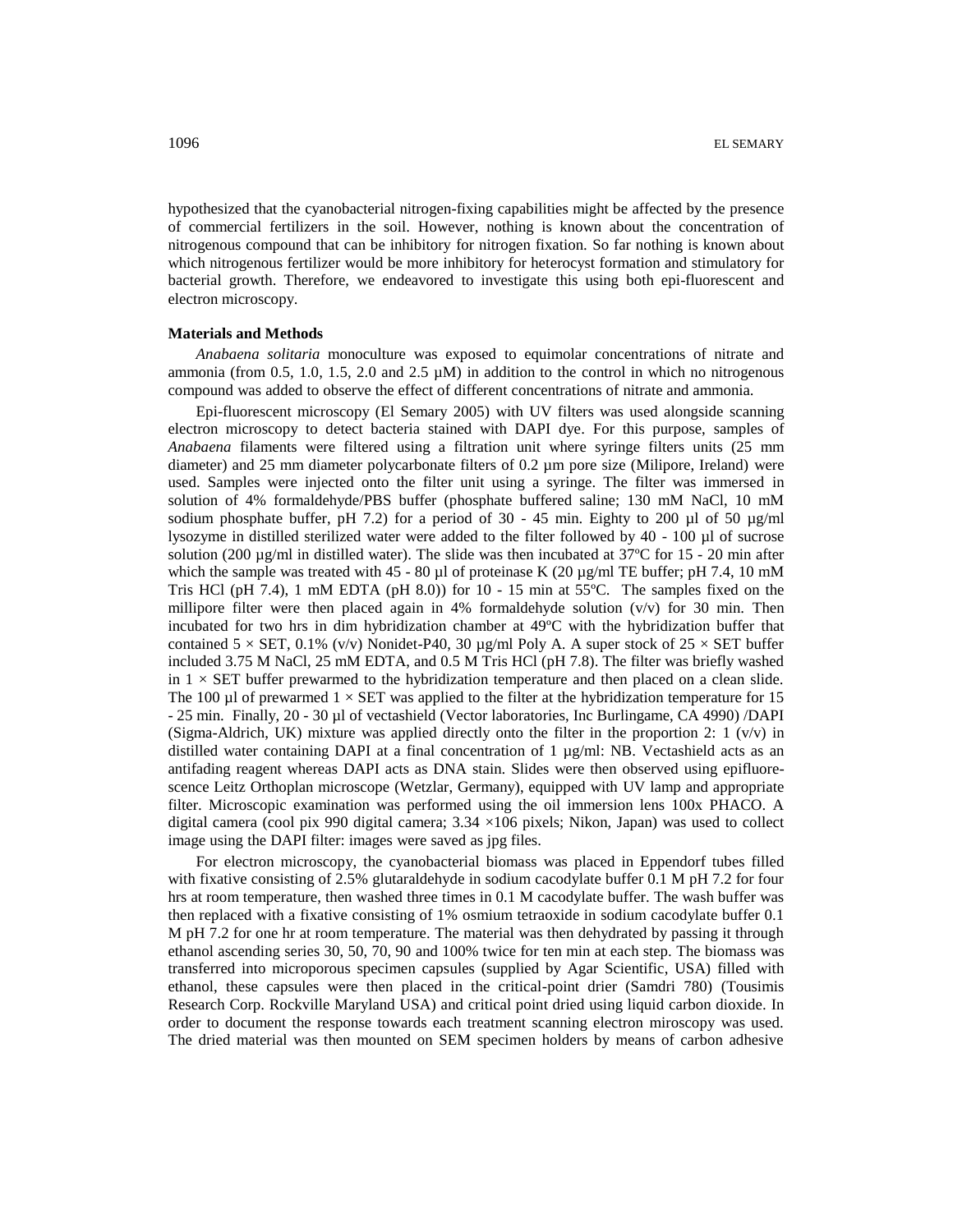discs (supplied by Agar Scientific, USA) and then sputter coated with gold in a Polaron sputter coater. Sections were examined using a JEOL 1200 WX electron microscope. Images were recorded on Kodak Electron Microscope Film 4489, (USA Minitab package version 13 (USA) were used for statistical analysis (El Semary 2005).

# **Results and Discussion**

The frequency of heterocysts was indicated by the number of vegetative cells delimited by heterocysts. As the concentration of nitrogenous compounds increased the number of vegetative cells delimited by two heterocysts increased reaching the highest level when using the highest concentration of both nitrate and ammonia (Table 1). DAPI is a fluorescent DNA dye and when cyanobacterial cells and associated bacteria are treated with DAPI they fluoresce under UV, thereby exposing the presence of bacteria and its exact location around the cyanobacterial filament. The bacterial association around the filaments and around the heterocyst particularly decreased significantly, if not, completely as judged by the increase of number of undifferentiated vegetative cells, the shift in bacterial distribution to the external solution rather than the filament and the massive bacterial proliferation (Figs 1- 3 using epi-fluorescent microscope under UV and Figs 4-10 using scanning electron microscope).

| <sup>1</sup> Nitrogenous | Conc. | Filament | Filament | Filament | Filament |
|--------------------------|-------|----------|----------|----------|----------|
| compounds                | μM    | 1        | 2        | 3        | 4        |
| Ammonium                 | 0.0   | 8        | 10       | 8        | 10       |
| Nitrate                  | 0.0   | 10       | 12       | 10       | 11       |
| Ammonium                 | 0.5   | 14       | 14       | 13       | 12       |
| Nitrate                  | 0.5   | 13       | 12       | 15       | 12       |
| Ammonium                 | 1.0   | 16       | 14       | 17       | 17       |
| Nitrate                  | 1.0   | 15       | 15       | 16       | 15       |
| Ammonium                 | 1.5   | 17       | 19       | 15       | 18       |
| Nitrate                  | 1.5   | 16       | 17       | 16       | 17       |
| Ammonium                 | 2.0   | 16       | 14       | 15       | 16       |
| Nitrate                  | 2.0   | 18       | 21       | 20       | 20       |
| Ammonium                 | 2.5   | 18       | 18       | 20       | 18       |
| Nitrate                  | 2.5   | 20       | 20       | 20       | 20       |
|                          |       |          |          |          |          |

**Table 1. The number of vegetative cells delimited by two heterocysts in filaments.**

<sup>1</sup>Analyses of covariance was performed in Minitab package. The analysis retrieved two p values, the first indicating highly significant effect of concentrations on the number of vegetative cells whereas the second indicated insignificant effect of type of nitrogenous compound.

The association between heterotrophic bacteria and cyanobacteria has been reported to affect the primary production and nutrient recycling (Secker *et al.* 2016). Bacterial assemblages find hospitable microenvironment around the heterocyst of cyanobacteria as it leaks many beneficial nutrients to those heterotrophic bacteria (Paerl and Gallucci 1985). The external environment is also known to affect this microbiota (Paerl 2017).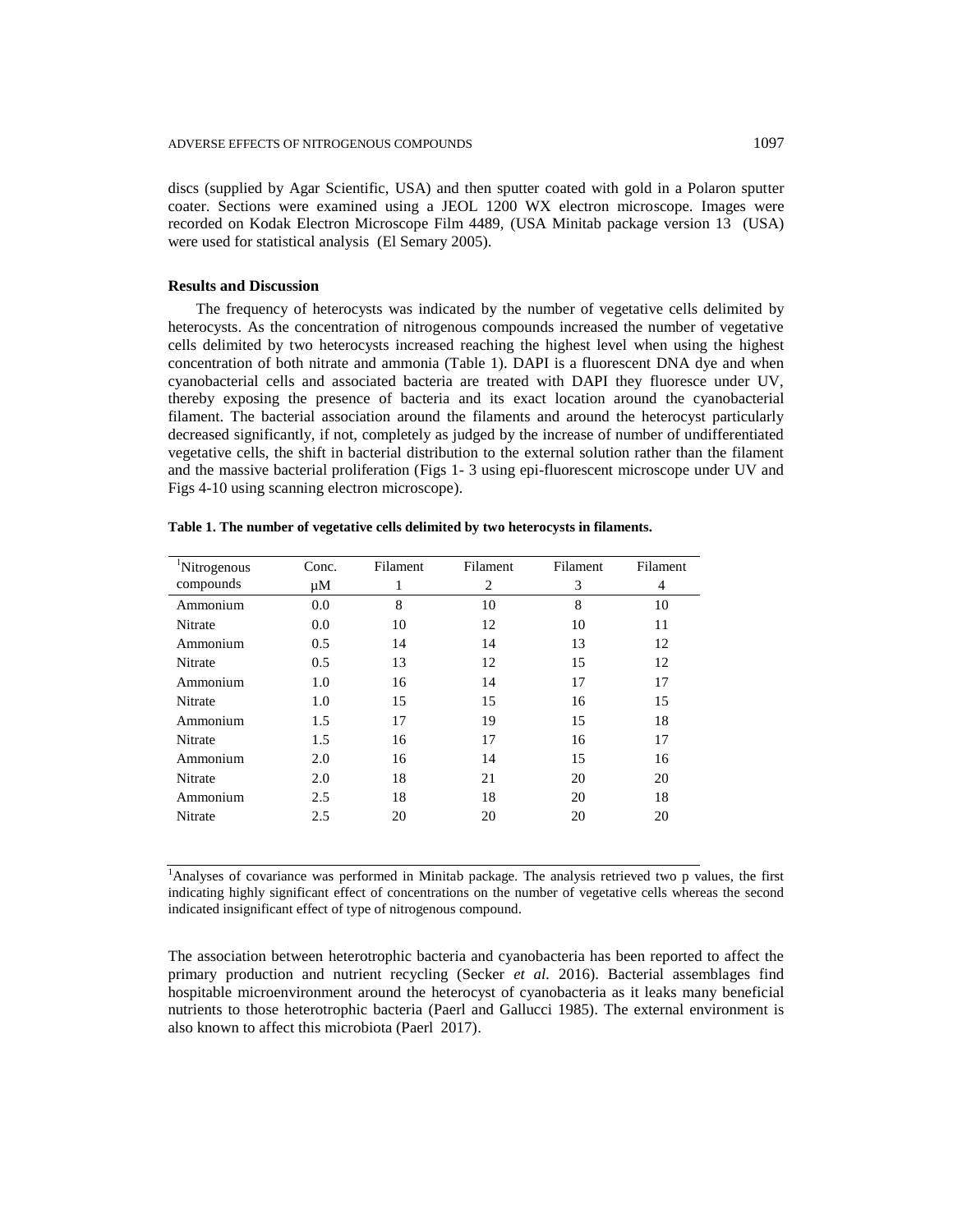The change in the bacterial distribution from filament to external solution was also observed by Paerl and Gallucci (1985) on different nitrogenous compounds. They reported that the addition of three soluble nitrogenous compounds serine, glycine and peptone over a range of concentrations to nitrogen-fixing cultures of *Anabaena oscillarioides* led to a significant reduction in the number of bacteria epiphytic on heterocysts, the negative effect being concentration-dependent. They also reported that on removal of these substances (chemoattractants) by filtration and rinsing of cyanobacteria and associated bacteria, heterocyst-specific attachment resumed which was attributed to the presence of chemotactic agents leaking from heterocyst. Amino acids could be the probable chemotactic agents, since they are known to be excreted by nitrogen-fixing *Anabaena* sp. and elicit very strong chemotactic responses in pseudomonads. They also reported that there are other non-nitrogenous attractants released from heterocysts, vegetative cells and akinetes. It is a paradox for cyanobacteria to perform nitrogen-fixation in the presence of external nitrogenous compounds as Paerl (2017) indicated and the concentration of these nitrogenous compounds and their nature play a role in inducing or inhibiting nitrogen-fixation. With regard to the inhibition of



Figs 1-3: 1. UV-illuminated epifluorescent micrograph showing the association of heterotrophic bacteria (fluorescent DAPI that stains DNA under UV) around heterocyst (denoted by white arrow) using zero concentration of nitrogenous compounds. The bacteria (fluorescent dots denoted by black arrow) are mainly concentrated around heterocyst as well as along the filament. Bar = 20  $\mu$ M. 2. Epi-fluorescent micrograph using UV filter where the blue fluorescent dots indicate heterotrophic bacteria (denoted by black arrow) at concentration 2 µM of nitrate. Bar = 20 µM. The distribution of bacteria is more general in the filament vicinity not specifically focused on the heterocyst (denoted by white arrow). 3. Epi-fluorescent micrograph with the of addition of nitrate at 2.5  $\mu$ M concentration. Bar = 20  $\mu$ M. The distribution of bacteria is more general in the vicitniy with inhibition of frequent heterocyst formation.

heterocyst formation in response to addition of nitrogenous compounds, Carr and Whitton (1982) reported that the addition of ammonium suppressed the formation of intercalary heterocysts in *Nostochopsis lobatus* whereas heterocyst formation by *Anabaena* CA is much more strongly inhibited by nitrate than ammonium which is reversible inhibition that can be reversed by methionine sulphoximine. This would suggest that the inhibition is mediated by intracellular ammonium. However, it was found that both ammonia and nitrate addition caused gradual inhibition to the heterocyst formation. However, at the high concentrations it was noticed that there was a general increase in *Anabaena* growth with the nitrate treatment unlike the ammonium treatment, which was lethal to the cyanobacterial filament (caused breakage of filaments). Nevertheless, it was hypothesised that different nitrogen sources would lead to a difference in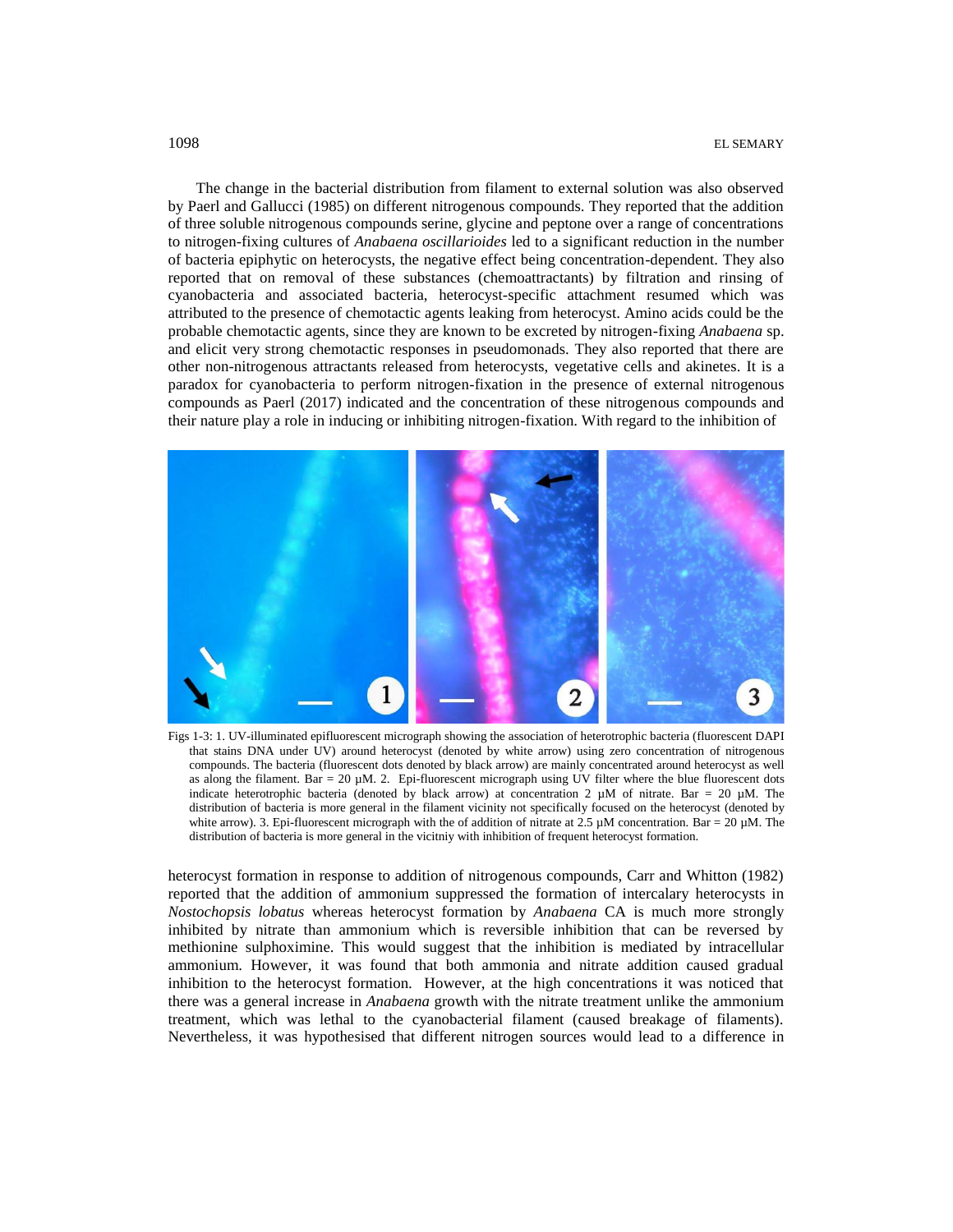#### ADVERSE EFFECTS OF NITROGENOUS COMPOUNDS 1099

heterocyst frequency in the filaments. To test this, gradient concentrations were prepared for ammonium and nitrate salts. Nonetheless, both treatments showed a strong response exhibited by the increase in the number of vegetative cells between two heterocysts in presence of salt as compared to those in salt absence. Analysis of covariance was carried out using MINITAB software statistical package in which the response was the number of vegetative cells and the



Figs 4-10. 4. Scanning electro-micrograph showing the zero  $\mu$ M concentration of nitrate. Bar = 1  $\mu$ M. 5. Scanning electromicrograph showing the zero  $\mu$ M concentration of ammonia. Bar = 1  $\mu$ m. 6. Scanning electro-micrograph showing accumulation of bacteria around heterocyst (denoted by white arrow) at 0.2 µM nitrate but the distribution is beginning to shift to solution. Bar = 5 µm. 7. Scanning electro-micrograph of the cyanobacterial filament of *A. solitaria* at 1.5 µM concentration of ammonia. There is a breakage in the filament. White arrow denotes the heterocyst. Bar = 20 µm. 8. Scanning electro-micrograph of the cyanobacterial filament of *A. solitaria* the 1.5 µM concentration of nitrate. The white arrow denotes the heterocyst. Bar = 20 µm. 9. The 2 µM of concentration. The heterocyst and cells of *A*. *solitaria* have no apparent bacterial infection but bacteria are found in the surroundings. Bar =  $5 \mu M$ . 10. Scanning electro-micrograph of cyanobacterial filament of *A. solitaria* at 2.5 µM nitrate. Bar = 20 µm.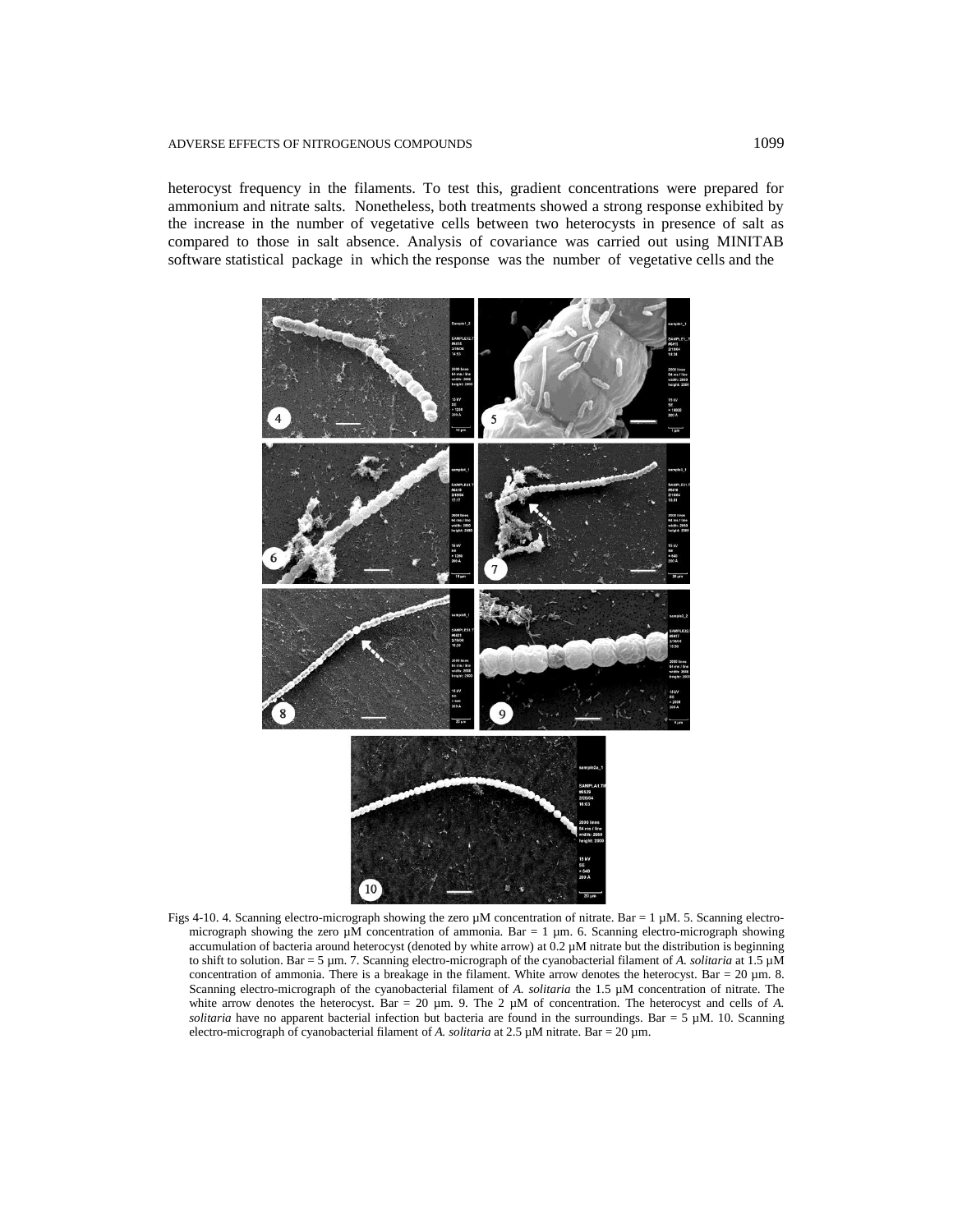model was the two salt treatments and the covariant was the concentration. By using this test, it was possible to factor out the response of the organism to change in salt gradient *per se* and then test to see if there was a differential response to the type of nitrogen source alone. The analysis retrieved two p values the first of which was 0.000, which means highly significant effect on the number of vegetative cells between two heterocysts due to an increase in concentration of both nitrate and ammonium. The second p value was 0.738 which means that there was no significant difference in the response of the organism grown on the ammonium salt or the nitrate salt. Therefore, the original hypothesis was rejected. Therefore, the original hypothesis that there is a differential response towards ammonia and nitrate is rejected. Both cause heterocyst inhibition in a concentration-dependent manner.

Overall, the use of nitrogen-fixing cyanobacteria as a biofertilizer with other nitrogenous compounds would lead to inhibition of frequent heterocyst formation thus inhibiting nitrogen fixation and possibly inhibiting other growth promoting substances leaking from heterocyst. So, if chemical fertilizers are used in combination with cyanobacteria, they should be diluted to allow heterocyst formation.

#### **Acknowledgement**

The author acknowledges the Deanship of Scientific Research at King Faisal University for the financial support under **Nasher Track** (Grant No206049).

### **References**

- Carr NG and Whitton BA 1982. The Biology of Blue-Green Algae. Botanical Monograph. Vol. 9. University of Californic Press, Berkely and Los Angelos**.**
- Begum ZNT and Mandal R 1997. Nirogen fixing capacity of some cyanobacterial strains from Bangladesh. Phytol. Res. 10(1-2): 67-73
- Begum ZNT, Mandal R, Khan Zahed UM and Hossain MZ 1996. Prospect and potentiality of cyanobacteria as an alternative source of nitrogen fertilizer in Bangladesh rice cultivation. *In:* Biological Nitrogen Fixation Associated with Rice Production. M. Rahman (ed.) pp. 119-131. Kluwer Academic Publishers, Great Britain.
- Begum ZN Tahmida, Manal R and Amin FB. 2013. Growth of cyanobacteria in saline soil, amended with NP fertiliers. J. Asiat. Soc. Bangladesh (Sci.). **39**(2): 167-171.
- El Semary NA 2005. *Anabaena* and associated bacteria: Molecular approaches to studying microbial community structure and taxonomy. Ph.D. thesis, University of Bristol, UK.
- Hashem MA, Islam MR, Jahiruddin M and Asaduzzaman M 1996. Enrichment of indigenous blue-green algae population in rice fields and evaluation of its effect on rice cultivation. *In:* Biological nitrogen fixation associated with rice production. Rahman M, Poddar AK, Hove C, Begum ZN Tahmida, Heulin T an Hardnann A (Eds), Kluwer Academic Publications, Great Britain, pp. 159-170.
- Komárek J 2006. Cyanobacterial taxonomy: Current problems and prospects for the integration of traditional and molecular approaches. Algae-Inchon. 21.4 (2006): 349.
- Kumar SR, Sathish KV and Bhaskara Rao 2012. Biological nitrogen fixation: A Review. Int. J. Adv. Life Sci. **1**(2012): 1-6.
- Paerl, Hans. (2017). The cyanobacterial nitrogen fixation paradox in natural waters. F1000 Faculty Review. 6. 244. 10.12688/f1000research.10603.1.
- Paerl HW and Gallucci KK 1985, Role of chemotaxis in establishing a specific nitrogen-fixing cyanobacterial-bacterial association. Science **8**: 227(4687): 647-649
- Secker N, Griffith J, Laurie R, McNoe L, Guy P, Orlovich D and Summerfield T 2016. Characterization of the cyanobacteria and associated bacterial community from an ephemeral wetland in New Zealand. J. Phycol. 52. 10.1111/jpy.12434.